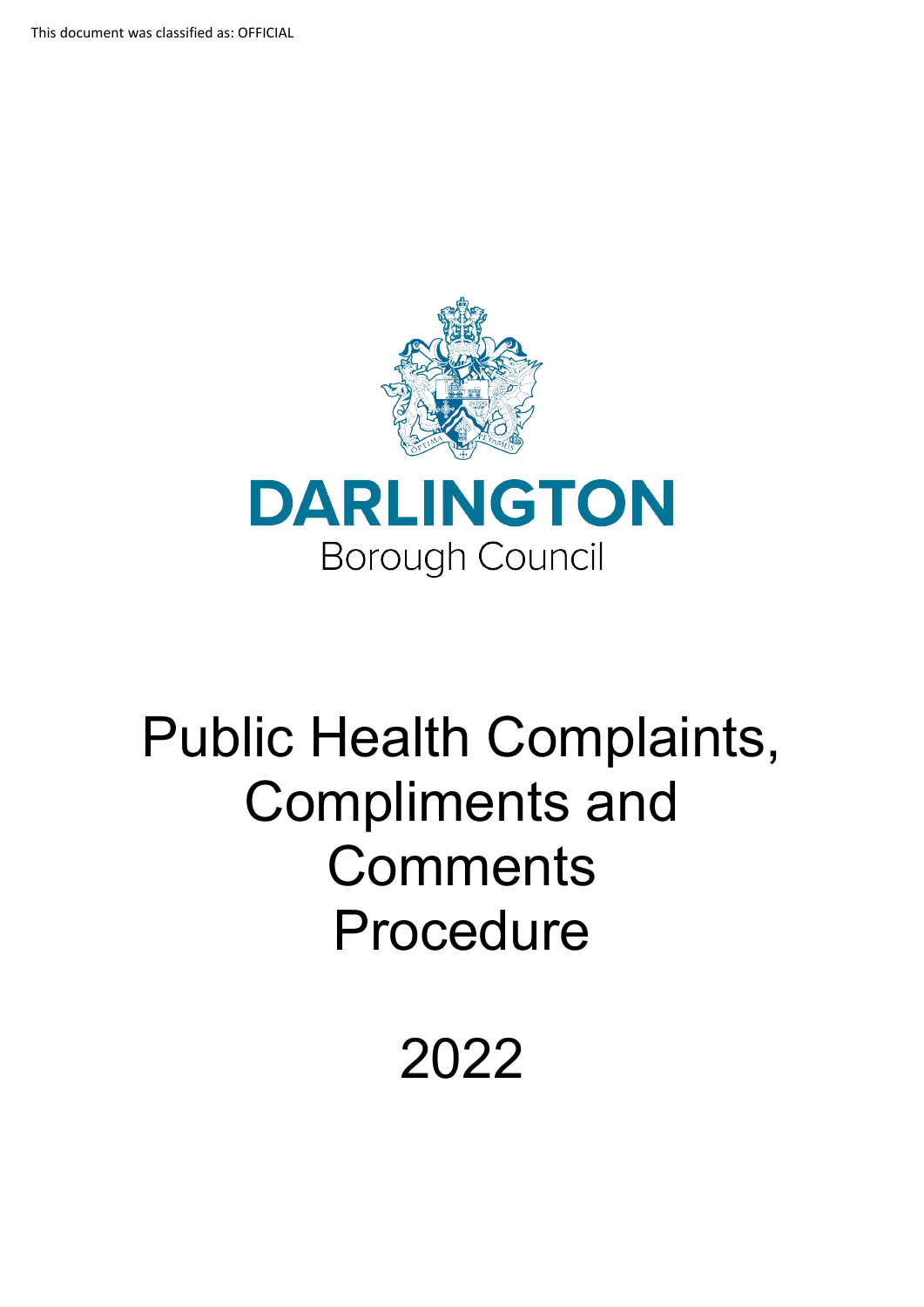## **CONTENTS**

|                                                   | Page |
|---------------------------------------------------|------|
| Introduction                                      | 3    |
| <b>Complaints and Information Governance Team</b> |      |
| Making a Complaint                                | 5    |
| Non-qualifying Complaints                         | 6    |
| <b>Accessibility and Equal Opportunities</b>      |      |
| The complaints process                            | 8    |
| <b>Putting things Right</b>                       | 9    |
| Compliments                                       | 10   |
| Comments                                          | 10   |
| <b>Public Information</b>                         | 10   |
| <b>Satisfaction Surveys</b>                       | 10   |
| <b>Unreasonably Persistent Complainants</b>       | 11   |
| Record Keeping and Data Sharing                   | 12   |
| <b>Further Information</b>                        | 12   |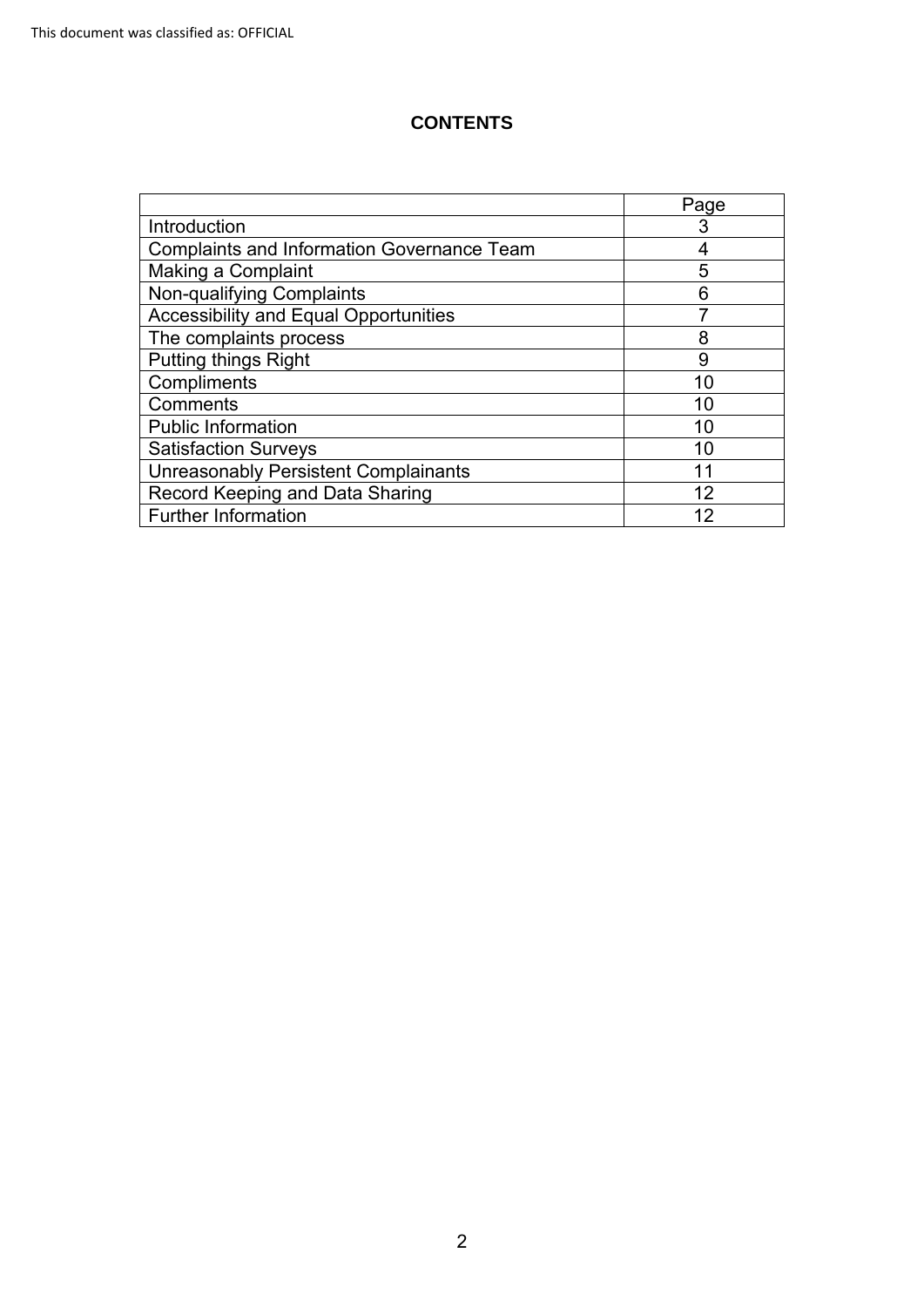# **Introduction**

Our aim is to put you first and provide you with the best possible service. To make this aim a reality it is important that you tell us what you think about the services we provide. The Public Health Complaints, Compliments and Comments Procedure is one way you can do this. You can tell us when we get things wrong so we can put them right. You can also tell us when we get things right, make comments about the things we do and suggest new ways of doing things.

 We understand that sometimes it is difficult to complain and we can arrange an advocate should you need help making your complaint. If you need to service as a result. If we uphold your complaint you can expect an apology and for us to put things right quickly. What we ask in return is that you treat make a complaint we will take your concerns seriously. We will treat you fairly and with respect and you can be confident that you will not receive a poorer our staff with respect. In addition to resolving your complaint we will use the information we gather on complaints to help us improve the services we provide.

 This procedure sets out how we will deal with your complaints in line with The NHS Bodies and Local Authorities (Partnership Arrangements, Care Trusts, your compliments and comments. Our aim is to resolve your complaint and Public Health and Local Healthwatch) Regulations 2012 (the Regulations) which came into effect in April 2013. It also sets out how we will deal with put you back in the position you would have been in before having to make the complaint.

be performed by the Director of Public Health. The Managing Director is the designated as the 'Responsible Person' for ensuring compliance with the arrangements made under the Regulations, and in particular ensuring that action is taken if necessary in the light of the outcome of a complaint. The functions of the responsible person will usually

accordance with the arrangements made under the Requiations. The Complaints and Information Governance Manager is designated the 'Complaints Manager' in accordance with the regulations and is responsible for managing the procedures for handling and considering complaints in accordance with the arrangements made under the Regulations.<br>  $\label{eq:3} \texttt{3}$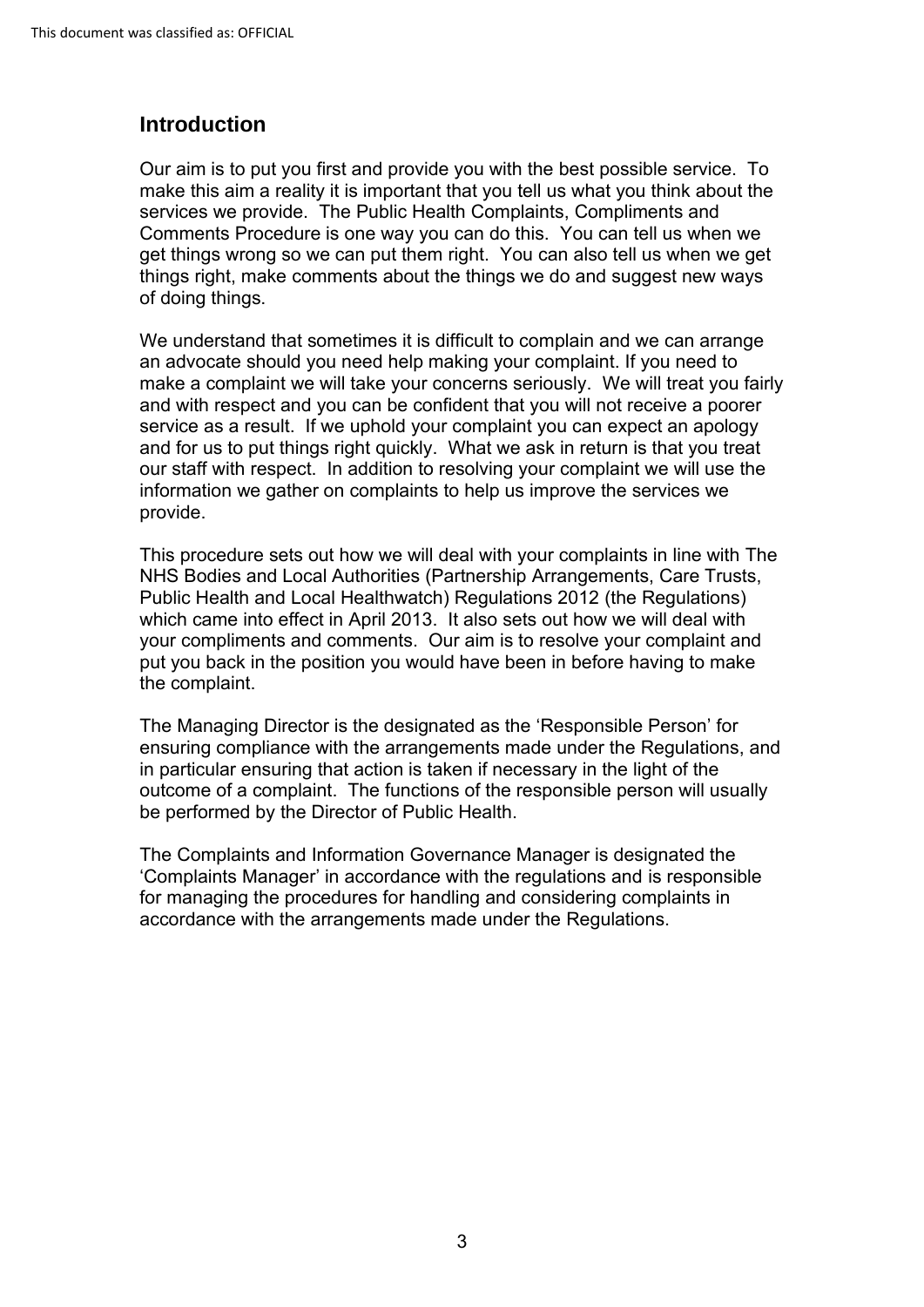## **Complaints and Information Governance Team**

 contact for anyone wishing to make a complaint. The team oversees all members of staff and Councillors. The Complaints and Information Governance Team is a single point of public health complaints and provides advice and information to complainants,

 provide advice on the support available for staff involved in complaints. The team can provide information about the complaints procedure in other formats and help arrange advocates and interpreters. The team can also

The team records and acknowledges all complaints made to the Council. It provides support to Investigating Officers and monitors the progress of complaint investigations. The team uses the information it collects about complaints to identify any topics and trends to help improve services and is responsible for producing the annual report on complaints, compliments and comments received under this procedure.

The team is also the central point of contact for the Local Government and Social Care Ombudsman.

You can contact the team by telephone, by e-mail, in writing, in person, by video call or by any other reasonable means. Please see contact details below.

#### **Complaints and Information Governance Team**

Telephone: (01325) 406777

E-mail: [complaints@darlington.gov.uk](mailto:complaints@darlington.gov.uk) 

 Complaints and Information Governance Team Darlington Town Hall **Darlington** DL1 5QT

#### *N.B. Please arrange an appointment prior to visiting to ensure someone is available to meet with you.*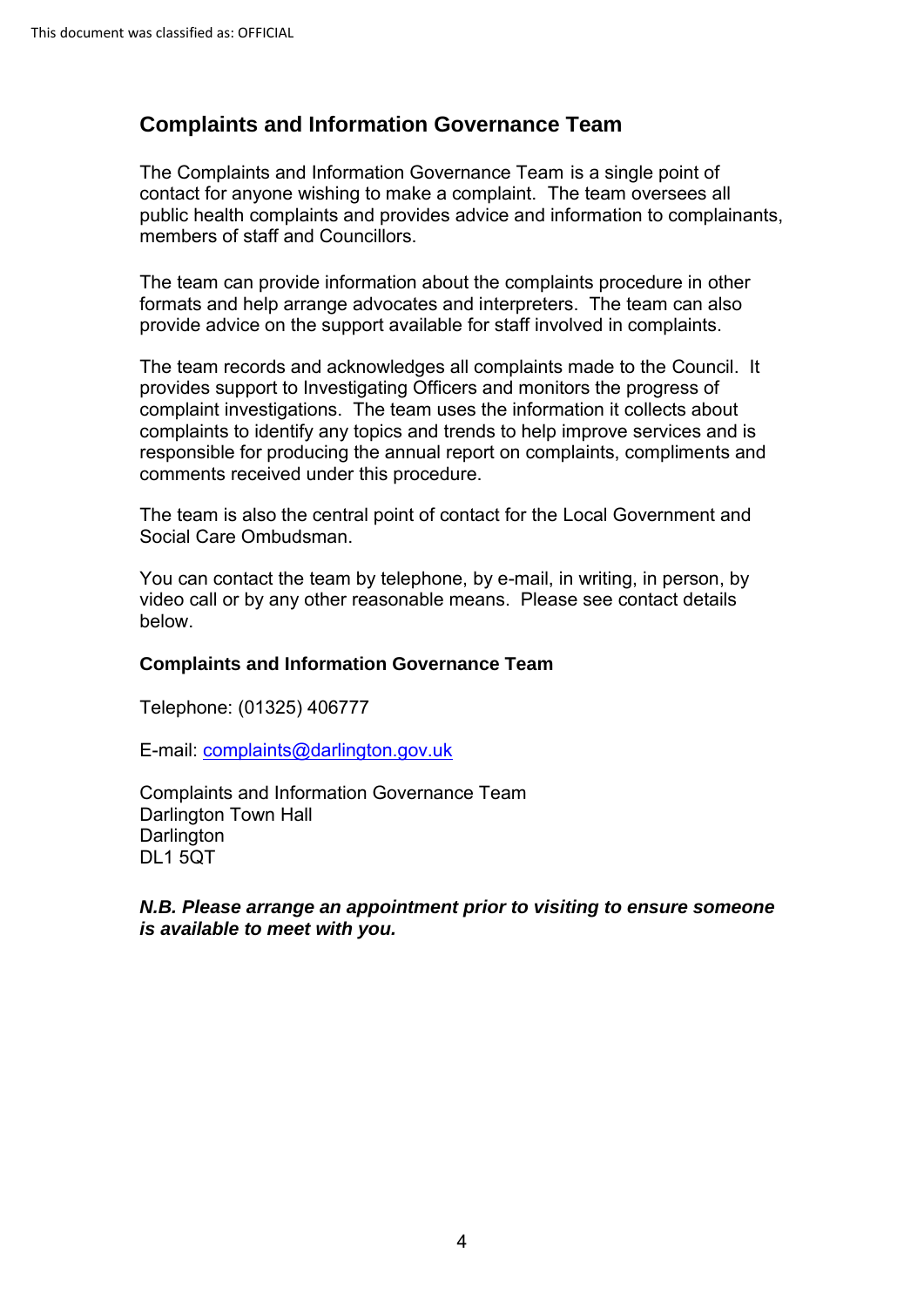# **Making a Complaint**

## **What is a complaint?**

Darlington Borough Council defines a complaint as:

*"When someone tells us they are not happy about a service or something we have or have not done that has had an impact upon them"*

 responsibility. These may include for example, smoking cessation services, lifestyle campaigns to prevent cancer and other long term conditions. This procedure deals with complaints about the exercise of our public health functions, any services provided on our behalf in relation to our public health functions and any other function for which the Director of Public Health has interventions to tackle obesity such as community lifestyle and weight management services, locally-led nutrition initiatives, addiction services, public mental health services, public dental services and behavioural and

#### **How to Make a Complaint**

 other reasonable means. You can speak to any member of staff or you can You can make a complaint in person, in writing, over the phone or by any contact the Complaints and Information Governance Team directly (contact details on previous page).

Complaint forms are available in every Council building and on our website. You can email: [complaints@darlington.gov.uk](mailto:complaints@darlington.gov.uk) or use our online complaints form which you will find at: [www.darlington.gov.uk/complaints](http://www.darlington.gov.uk/feedback) 

#### **Who can complain?**

 A complaint may be made by a person who receives or has received services from us or someone providing services on our behalf; or a person who is affected, or likely to be affected, by our actions, omissions or decisions.

 A complaint may be made by someone acting on behalf of a person who has Capacity Act 2005; or has requested the representative to act on their behalf. died; is a child; is unable to make the complaint themselves because of physical incapacity; or a lack of capacity within the meaning of the Mental

 Where a representative makes a complaint on behalf of a child we will not grounds for the complaint being made by a representative instead of the child. cannot make the complaint we will notify you in writing advising you of the consider the complaint unless we are satisfied that there are reasonable If we are not satisfied that there are reasonable grounds as to why the child reason for our decision.

If you are making a complaint on behalf of someone who is deemed not to have capacity as defined by the Mental Capacity Act the complaint will only be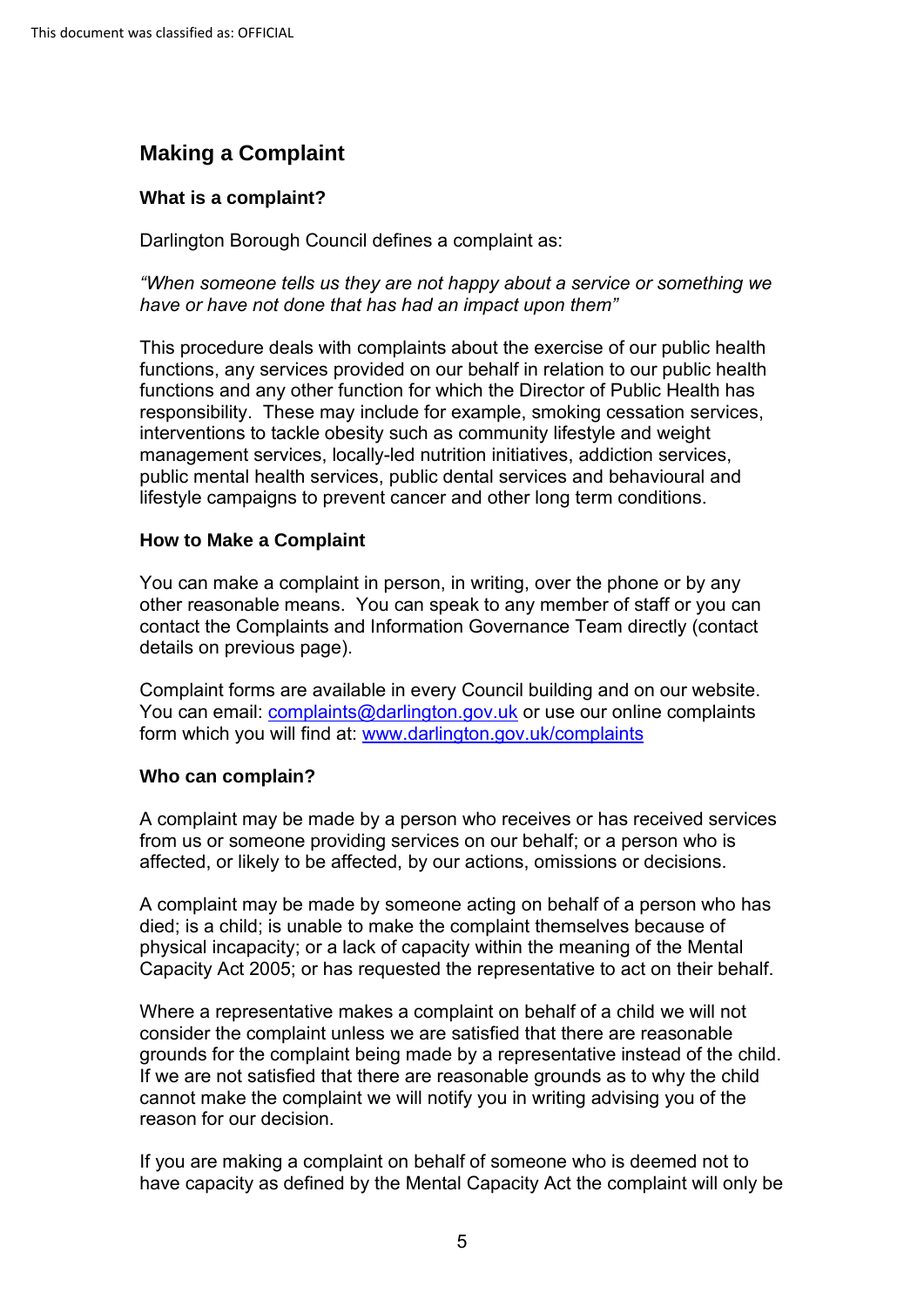person's best interest. If you do not have the relevant LPA we will undertake considered if you have Lasting Power of Attorney (LPA) or are acting in that a Capacity Assessment/Best Interest Decision. If we have reason to believe you are not acting in that person's best interest we will not consider the complaint and inform you of the reason for our decision. In such cases you have the right to refer the complaint to the Local Government and Social Care Ombudsman.

## **Advocacy**

 If you need some help to make your complaint we can sign post you to advocacy services who can speak on your behalf.

## **Anonymous Complaints**

 If you make an anonymous complaint we will investigate the matter but we will not be able to provide you with a response. If you do not want to give your please be assured this will not be the case. Following an investigation into an name because you are worried that it might affect the service you receive, anonymous complaint the responsible person will decide what, if any actions should be taken as a result of the investigation.

# **Non-qualifying Complaints**

We will not consider the following complaints under this procedure:

- A complaint by a local authority or a service provider;
- • A complaint by an employee of a local authority or a service provider about any matter relating to that employment;
- A complaint which is made verbally and resolved by the next working day;
- A complaint that has previously been made and resolved in the manner set out above;
- A complaint that has previously been investigated under the Regulations;
- A complaint that is being or has been investigated by the Local Government and Social Care Ombudsman;
- information under the Freedom of Information Act 2000; and • A complaint about an alleged failure to comply with a request for
- Any complaint about a scheme established under section 7 or 24 of the Superannuation Act 1972.

#### **Staff Behaviour and Attitude**

 service provider's employment procedures. If your complaint is about the attitude or behaviour of a member of a staff it may be more appropriate to investigate the matter under the Council's or the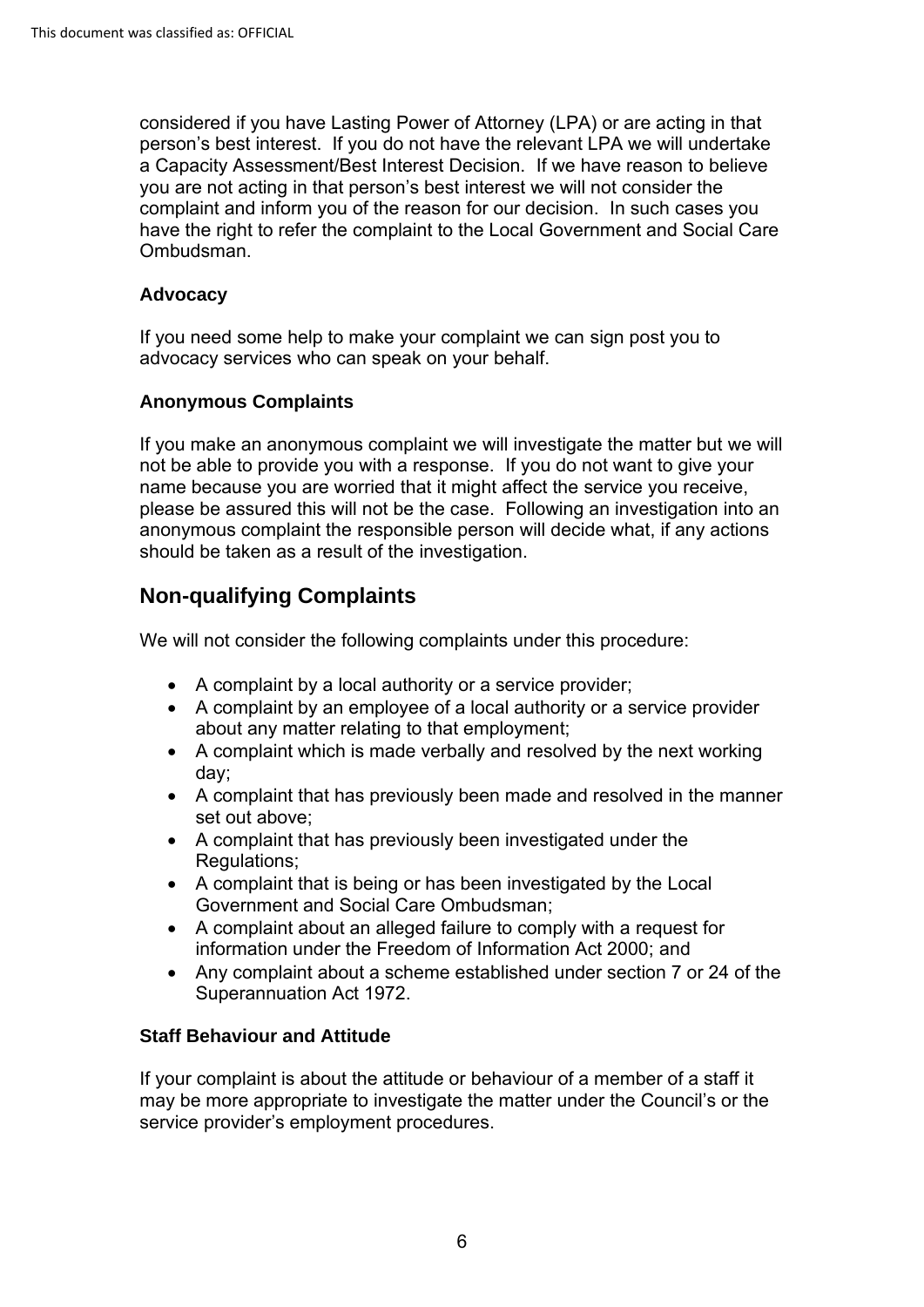## **Insurance Claims**

If the issue of your complaint is something we should deal with as an insurance claim it will not be appropriate to look into this as a complaint.

## **Time Limit**

We will not usually look into your complaint if 12 months have passed since the date you learned that something went wrong. However, we may accept your complaint for one or more of the following reasons:

- You are a vulnerable adult and did not complain because you were concerned about what might happen.
- • We believe that there would be a benefit to you in looking into your complaint.
- incident happened to enable an effective and fair investigation to be • There is likely to be enough information available from the time the carried out.
- There are enough people available from the time the incident happened to enable an effective and fair investigation to be carried out.
- Where action needs to be taken in light of human rights based legislation.

*There may be other reasons why we would consider your complaint that are not included in this list, we will consider each case on its merits.* 

 With the exception of a complaint made verbally and resolved by the next working day, where we consider your complaint a non-qualifying complaint we will write to you within three working days to notify you of our decision and the reason for it.

# **Accessibility and Equal Opportunities**

We are committed to making sure that everyone has equal access to all our services, including the complaints procedure. To help make sure our complaints procedure is easily accessible we:

- use plain language;
- • accept complaints over the phone or in person, in writing, by e-mail, via our website or by any other reasonable means;
- • provide information and responses in Braille, large print, audio, easy read format and other languages where needed; and
- provide translators (including sign language translators) where needed.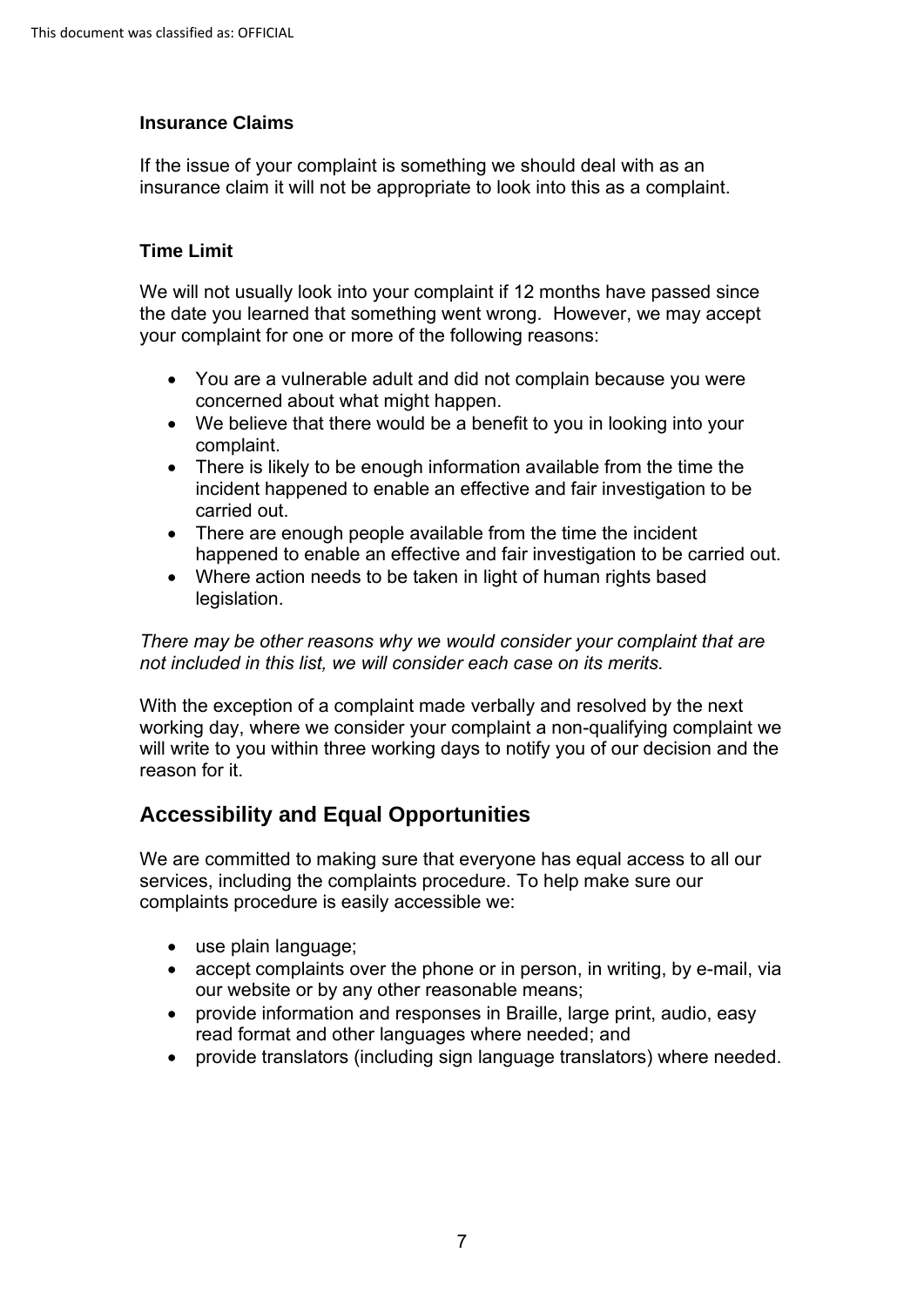# **The complaints process**

## **Complaints about the exercise of our public health and other functions**

acknowledge your complaint within three working days. If you make your complaint to the Council and it relates to our actions we will

 someone independent of the service you are complaining about. This person will be referred to as the 'Investigating Officer'. The investigating Officer will contact you where appropriate to clarify the issues and your desired outcome We will appoint someone to investigate your complaint. This will usually be in relation to each element of your complaint.

 While the regulations allow a maximum of **six months** to respond to a complaint we will endeavour to send you a response to your complaint within 30 working days of the date of receipt.

As far as is possible the Investigating Officer will keep you informed of progress throughout the investigation. The Investigating Officer will share their draft findings with you and ask whether you have any additional

information that is likely to lead them to reach a different decision.<br>The Investigating Officer will then produce a report, including recommendations to resolve the matter and where appropriate to improve the service provided, for the Responsible Person who will decide what action to take if any in the light of the outcome of investigation into your complaint.

 your complaint, the conclusions we reached and any actions we have or intend to take to resolve the matter and improve the service we provide. The Responsible Person will also provide details of your right to refer the matter to The Responsible Person will then write to you advising how we considered Local Government and Social Care Ombudsman should you remain dissatisfied with our response and the remedy offered.

 advocate or translator to be appointed. If you do not receive a response by Governance Team While we will attempt to resolve all complaints within 30 working days there may be instances were this is not possible. If it is not going to be possible to investigate your complaint within 30 working days the Investigating Officer will contact you and explain the reason(s) why. We may need to extend the timescale for response where people are unavailable due to sickness absence, annual leave or other commitments or where we are waiting for an the agreed date you should contact the Complaints and Information

Governance Team.<br>If we are unable to provide you with a response within six months of the date of receipt we will write to you and explain the reasons why. We will then send the response to you as soon as possible.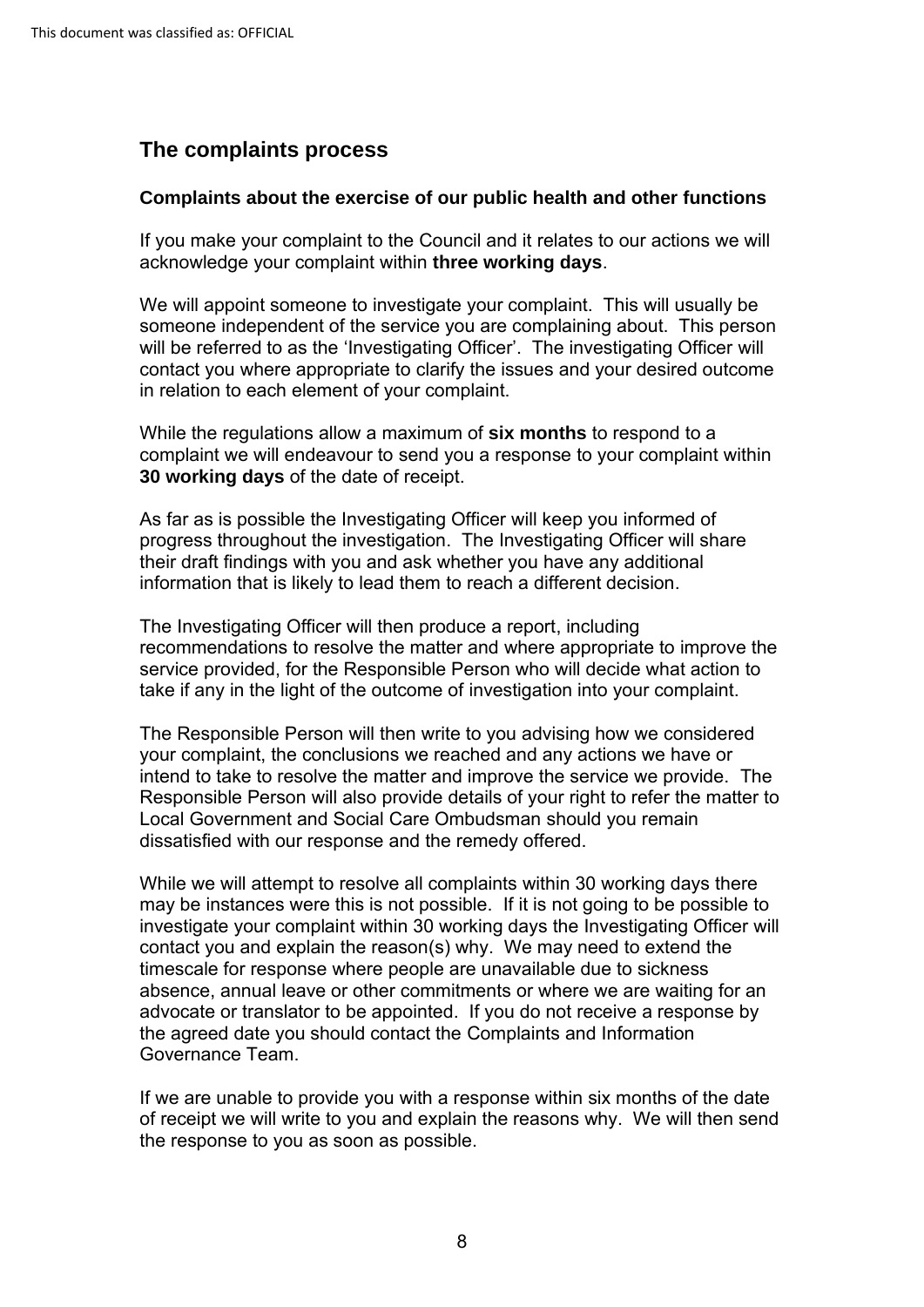## **Complaints about services provided on our behalf in relation to our public health functions**

 know when they receive the complaint. We will agree the response and any proposed actions to resolve your complaint with the service provider prior to If you make your complaint directly to the service provider they will let us them sending the response to you.

 complaint. If you do we will forward the complaint to the service provider to investigate the matter in accordance with the Regulations. If you do not we *about the exercise of our public health and other functions'*. Where your response and any proposed actions to resolve your complaint with the service If you make a complaint to the Council about a service provider we will ask you whether you consent to us sending your complaint to the service provider. Where we consider it appropriate for them to do so, we will also ask you whether or not you consent to the service provider investigating your will investigate your complaint as set out in the above section *'Complaints*  complaint is sent to the service provider for investigation we will agree the provider prior to them sending the response to you.

 your complaint. If you do we will forward the complaint to the service provider to investigate the matter in accordance with the Regulations. If you do not we *about the exercise of our public health and other functions'*. Where your response and any proposed actions to resolve your complaint with the service If you make your complaint to both the Council and the service provider, and we consider it would be appropriate for the service provider to investigate, we will ask you whether or not you consent to the service provider investigating will investigate your complaint as set out in the above section *'Complaints*  complaint is sent to the service provider for investigation we will agree the provider prior to them sending the response to you.

# **Putting things Right**

When you make a complaint we will ask you what you would like us to do to put things right. We will take your views into account but it may not always be possible to give you exactly what you want. Where this is the case, we will discuss the matter with you and come to an agreement.

 in before the problem occurred and make amends for any loss you may have If we uphold or partly uphold your complaint you can expect an apology and for us to put things right quickly. We may also propose a number of other actions. The aim of these actions is to put you back in the position you were suffered as a result. Although we will consider each complaint on its merits we will try to ensure we offer similar remedies for similar situations.

Remedies may include a review of our practices and procedures to ensure that the same thing does not happen again, or we may take a specific action.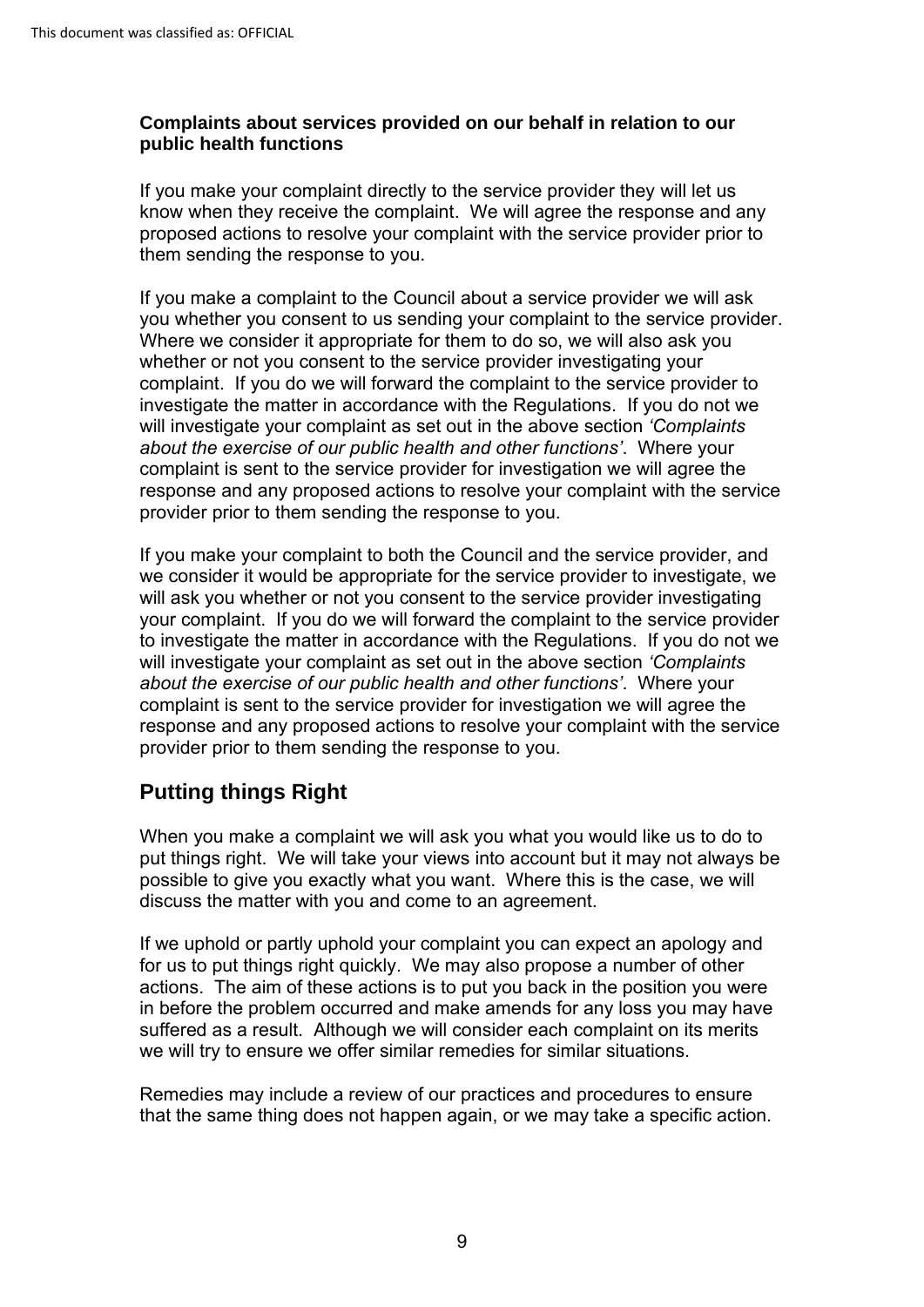#### **What if you are not happy with the outcome?**

 Local Government and Social Care Ombudsman. We will provide you with If you are not happy with the outcome you can refer your complaint to the their contact details in our response to your complaint.

 Ombudsman at any time. However, the Ombudsman is unlikely to consider You can refer your complaint to the Local Government and Social Care your complaint unless we have investigated it fully under this Procedure.

## **Compliments**

 If you pay someone a compliment in person they will pass the details on to the Complaints and Information Governance Team to be recorded. Compliments can help us share good practice and improve services.

 If you pay someone a compliment via the Complaints and Information Governance Team, we will record it, send you an acknowledgement and pass it on to the appropriate person.

## **Comments**

 projects or services in general. If you pass your comments on to a member of staff they will pass the details on to the Complaints and Information Comments are also a great way of sharing your ideas about particular Governance Team to be recorded.

 Team, we will record it, send you an acknowledgement and pass it on to the If you make a comment via the Complaints and Information Governance appropriate service.

Where a response is required the service will provide one within **25 working days** of the date we receive your comment.

 The Complaints and Information Governance Team will record any actions taken as a result of your comment

## **Public Information**

 We will provide information on how to make a complaint on our website. We will also make leaflets available in all Council buildings and those places where services are provided on our behalf.

# **Satisfaction Surveys**

 Once we have dealt with your complaint we might ask you to complete a satisfaction survey. This is about how you feel we handled your complaint. For example, whether or not we kept you informed, met timescales and so on,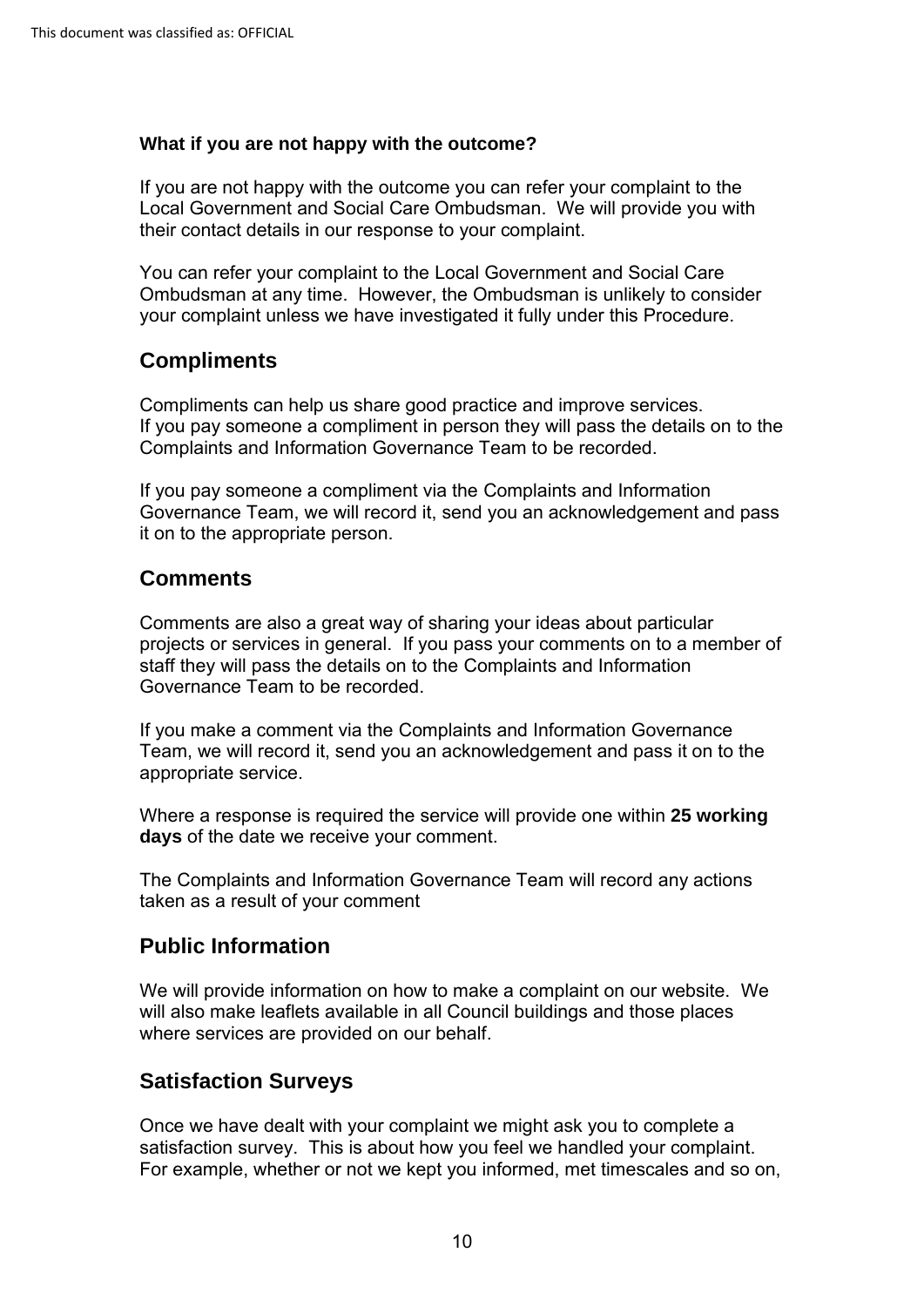it is not about the outcome of your complaint. We would appreciate you taking the time to fill this in and help us improve the way we handle complaints.

# **Unreasonably Persistent Complainants**

 We do not normally limit contact with our offices. However, if complainants display unreasonably persistent behaviour for example, you contact our offices so many times that it hinders our handling of your complaint we may take action to limit your contact. In these cases we will follow the Council's Unreasonably Persistent Complainants Procedure.

# **Record Keeping and Data Sharing**

 containing correspondence and other relevant documentation (such as written During the complaint investigation the Investigating Officer may keep a file notes, transcripts of conversations, etc).

 the documents to the Complaints and Information Governance Team. The Following the conclusion of the investigation the Investigating Officer will send Investigating Officer will dispose of any irrelevant information in a secure manner (i.e. shredding of paper documents and deletion from electronic systems).

We will keep all records in line with the Council's retention periods.

 by the Investigating Officer and the Complaints and Information Governance During the complaints process it may be necessary to share your personal details with those staff involved in providing your care. We will only share details that are relevant to the complaint. Such details will only be recorded Team.

If you decide to take your complaint to the Local Government and Social Care Ombudsman we may share your personal data with the Borough Solicitor.

If you are classified as an unreasonable or unreasonably persistent complainant some of your personal details will be communicated to complaints staff, personal assistants, councillors, senior managers and customer services staff. This may include your name, contact details, a physical description (to assist staff who have face-to-face contact with complainants) and details of the behaviour that has resulted in the application of the policy.

 Protection Regulations (GDPR) and the Data Protection Act 2018. Further All personal data will be securely stored and will be processed in line with the Council's Data Protection Policy and the provisions of the UK General Data details are contained in our [Privacy Notice.](http://www.darlington.gov.uk/your-council/data-protection-and-freedom-of-information/privacy-notice/)